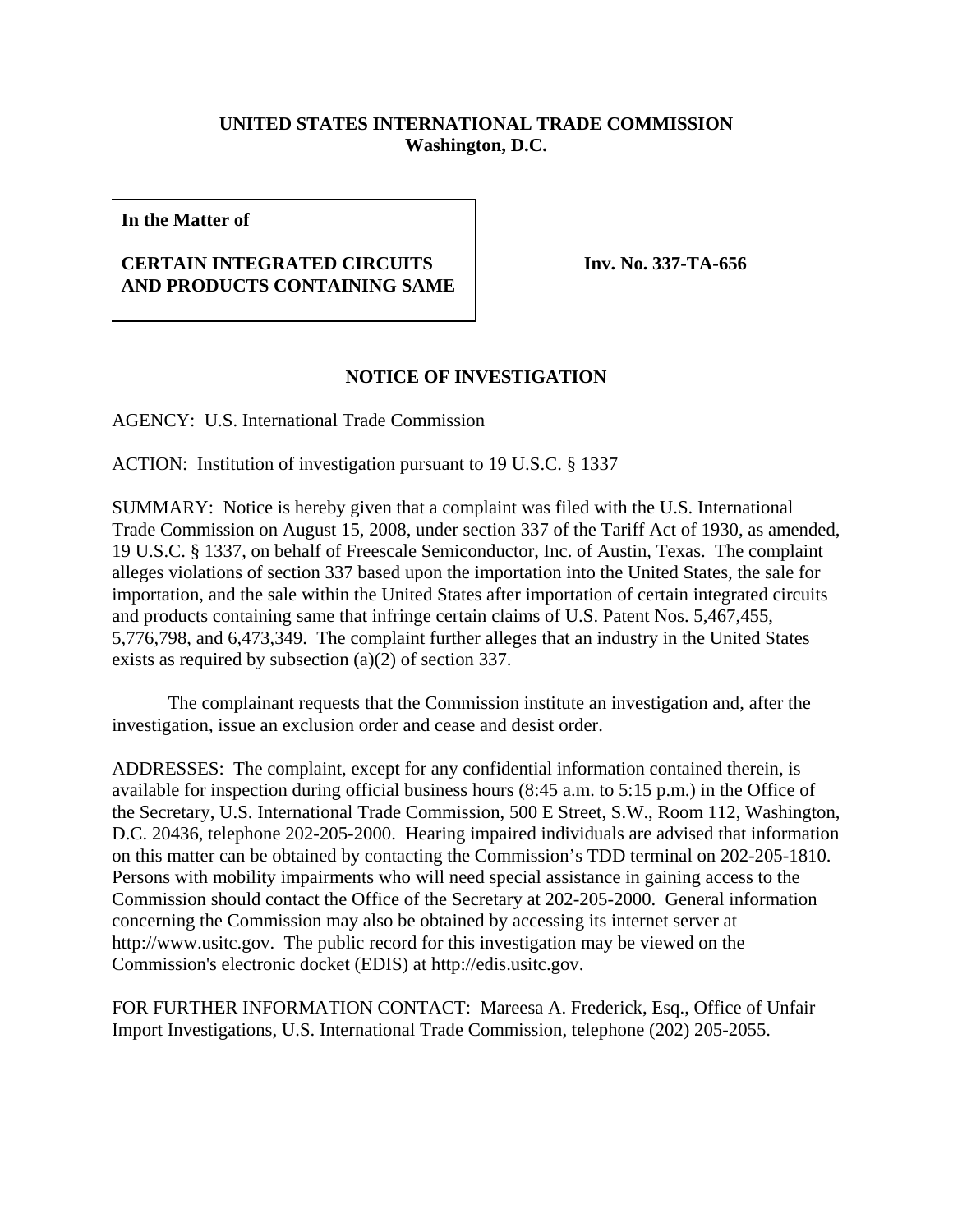AUTHORITY: The authority for institution of this investigation is contained in section 337 of the Tariff Act of 1930, as amended, and in section 210.10 of the Commission's Rules of Practice and Procedure, 19 C.F.R. § 210.10 (2008).

SCOPE OF INVESTIGATION: Having considered the complaint, the U.S. International Trade Commission, on September 11, 2008, ORDERED THAT –

(1) Pursuant to subsection (b) of section 337 of the Tariff Act of 1930, as amended, an investigation be instituted to determine whether there is a violation of subsection (a)(1)(B) of section 337 in the importation into the United States, the sale for importation, or the sale within the United States after importation of certain integrated circuits or products containing the same that infringe one or more of claims 22, 24 and 26 of U.S. Patent No. 5,467,455; claims 1, 2, and 12 of U.S. Patent No. 5,776,798; and claims 1, 4, and 7 of U.S. Patent No. 6,473,349, and whether an industry in the United States exists as required by subsection (a)(2) of section 337;

(2) For the purpose of the investigation so instituted, the following are hereby named as parties upon which this notice of investigation shall be served:

(a) The complainant is  $-$ 

Freescale Semiconductor, Inc. 6501 William Cannon Drive West Austin, Texas 78735

(b) The respondent is the following entity alleged to be in violation of section 337, and is the party upon which the complaint is to be served:

> LSI Corporation 1621 Barber Lane Milpitas, California 95035

(c) The Commission investigative attorney, party to this investigation, is Mareesa A. Frederick, Esq., Office of Unfair Import Investigations, U.S. International Trade Commission, 500 E Street, S.W., Suite 401, Washington, D.C. 20436; and

(3) For the investigation so instituted, Paul J. Luckern, Chief Administrative Law Judge, U.S. International Trade Commission, shall designate the presiding Administrative Law Judge.

Responses to the complaint and the notice of investigation must be submitted by the named respondents in accordance with section 210.13 of the Commission's Rules of Practice and Procedure, 19 C.F.R. § 210.13. Pursuant to 19 C.F.R. §§ 201.16(d) and 210.13(a), such responses will be considered by the Commission if received not later than 20 days after the date